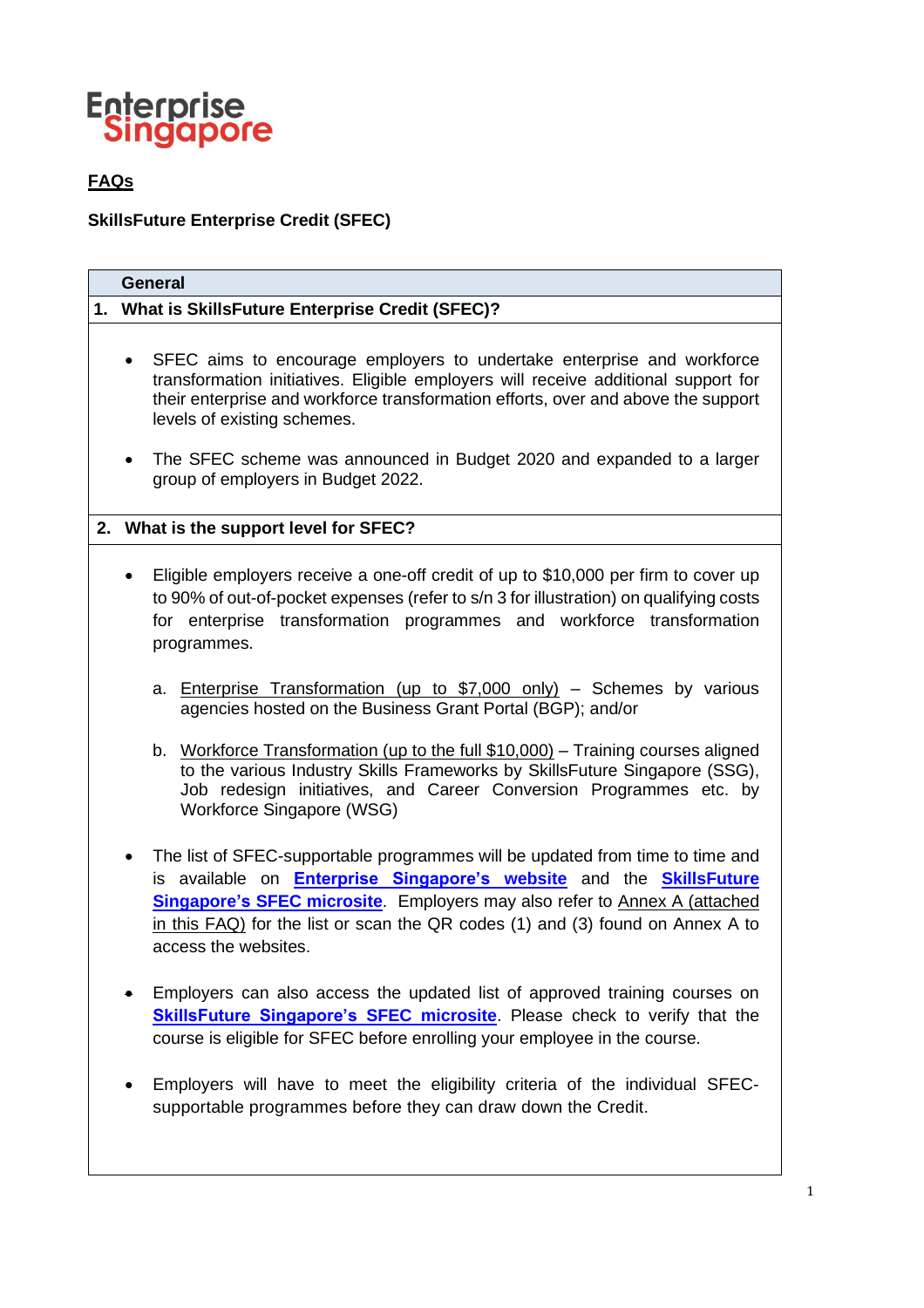

# **3. How can an eligible employer benefit from SFEC?**

### **Here is a simplified illustration on how an employer can benefit from SFEC**

i) The employer decides to send an employee for an approved training course under the **Workforce Transformation** programme.

| Full Fee of Training Course:                    | \$1,000 |
|-------------------------------------------------|---------|
|                                                 |         |
| SSG Course Fee Subsidy (90%):                   | \$900   |
|                                                 |         |
|                                                 |         |
| (for Singapore Citizens or Permanent Residents) |         |
|                                                 |         |
| Out-of-pocket Expense:                          | \$100   |
|                                                 |         |
| <b>SFEC Disbursement (90%):</b>                 | \$90    |
|                                                 |         |
|                                                 |         |

This is a simplified computation as it excludes GST component.

ii) The same employer also decides to enhance its productivity through automation and applies for the Productivity Solutions Grant (PSG) under the **Enterprise Transformation** programme.

| <b>Qualified Cost of Equipment:</b>                                       | \$35,000          |
|---------------------------------------------------------------------------|-------------------|
| Claim Approved Amount (based on qualifying costs &<br>supported at 70%*): | \$24,500          |
| Out-of-pocket Expense:                                                    | \$10,500          |
| SFEC Disbursement (90%, capped at \$7,000):                               | $$9,450$ \$7,000* |

\*Due to the cap on SFEC utilisation under 'Enterprise Transformation' programmes, the employer is only able to claim up to \$7,000 under SFEC for this programme instead of \$9,450.

iii) The employer has utilised a total of \$7,090 SFEC and has a credit balance of \$2,910 to be used on workforce transformation programmes by 30 June 2024.

#### **4. Why is there a \$7,000 cap on SFEC utilisation for Enterprise Transformation programmes?**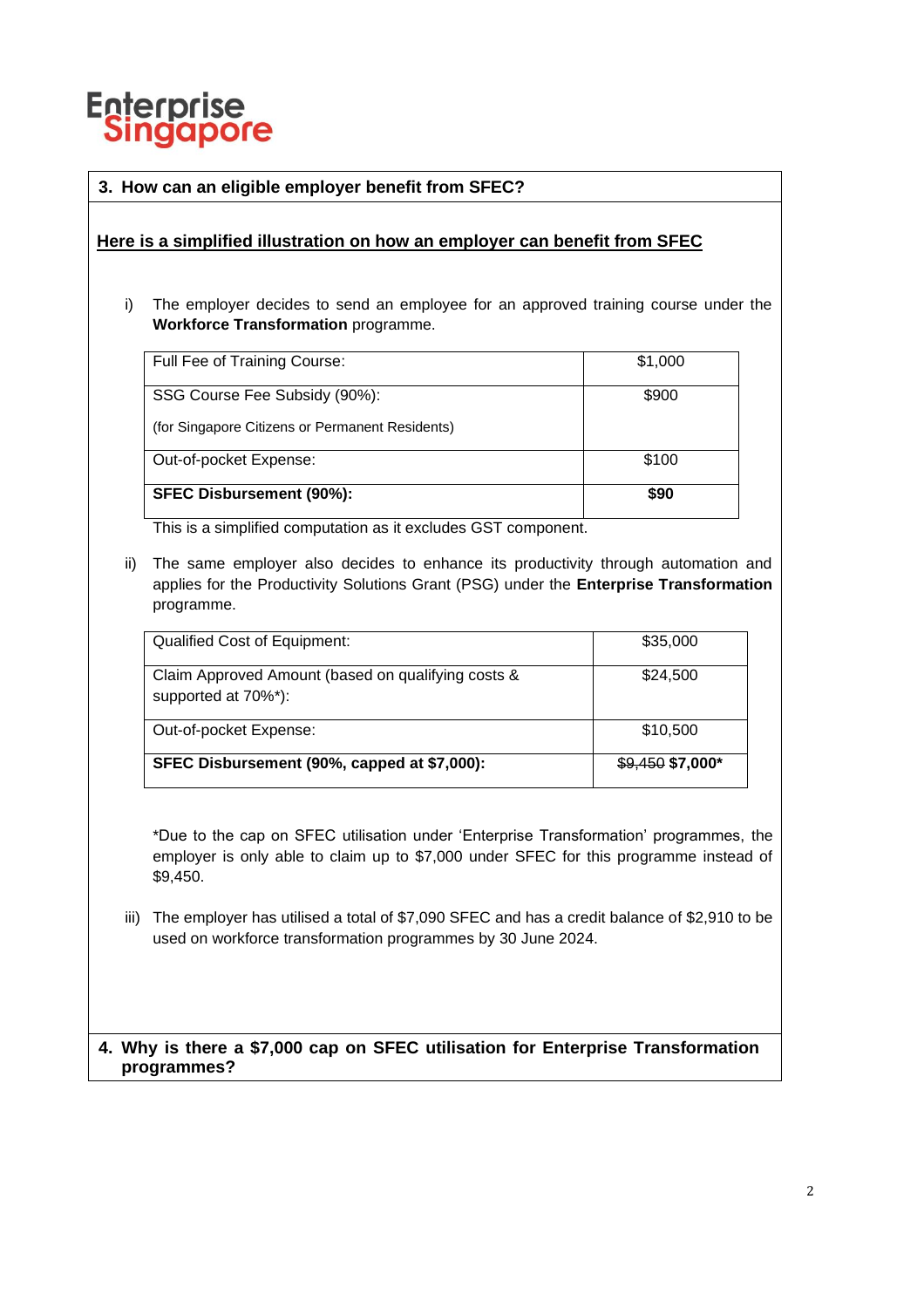

• To encourage employers to embark on both enterprise and workforce transformation programmes in tandem, \$3,000 of SFEC was ringfenced for workforce transformation programmes only.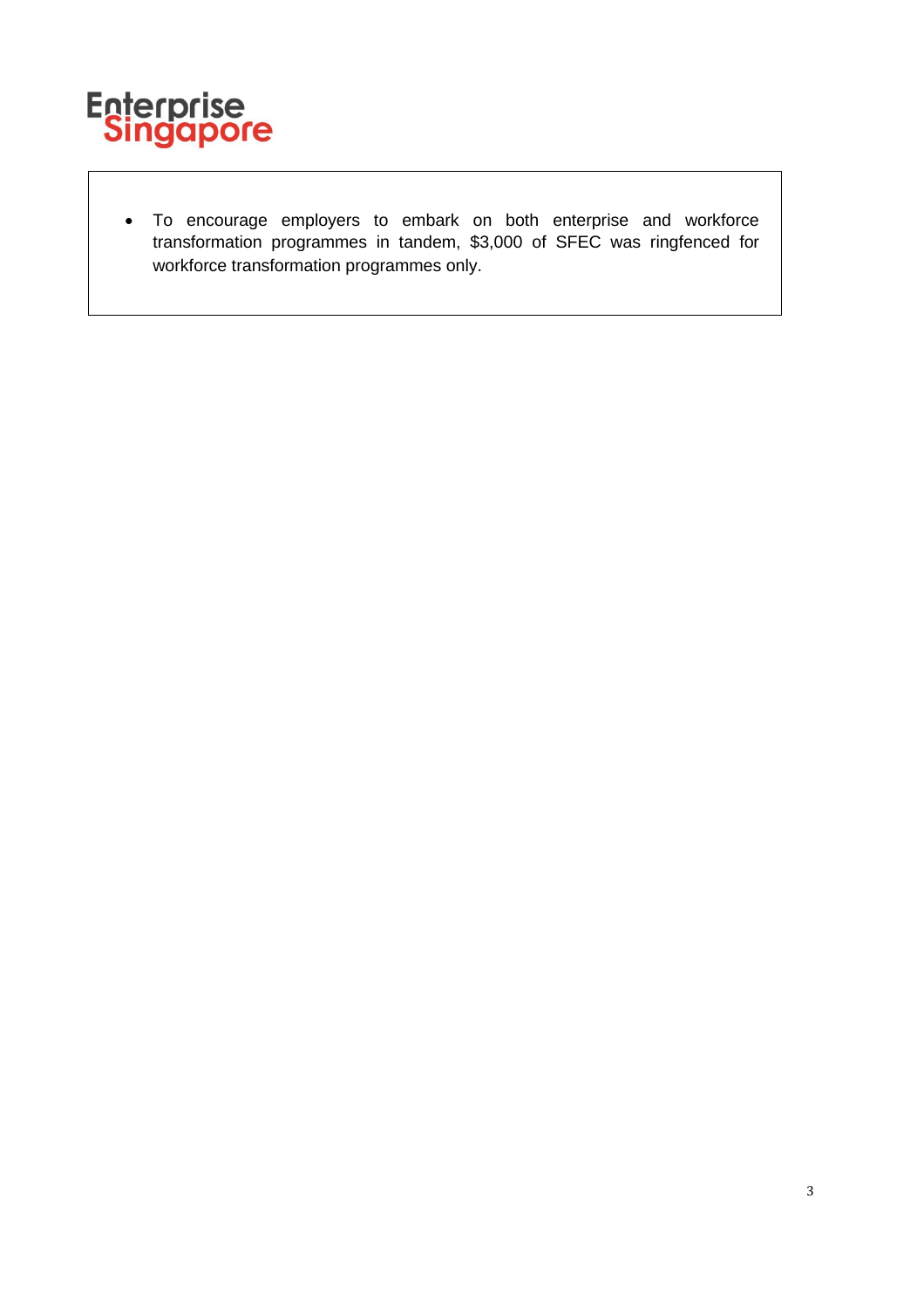

# **SFEC Expansion (Budget 2022)**

# **5. What is the SFEC Expansion 2022?**

- In Budget 2022, the coverage of SFEC was expanded through a one-off adjustment to the eligibility criteria. For the expansion, the requirement of a minimum employer contribution to Skills Development Levy (SDL) over the qualifying period was removed, thus allowing more employers to benefit from the \$10,000 SFEC per firm\*.
- In addition, the deadline to claim the credit for all employers (including those which were qualified previously) will be extended from 30 June 2023 to 30 June 2024.

*\*For the earlier qualifying periods, employers had to fulfil a requirement of contributing at least \$750 in SDL over a qualifying period.*

# **6. Why is there a SFEC Expansion?**

- The coverage of SFEC was expanded to encourage more enterprises to take up transformation initiatives as employers emerge from the pandemic. In particular, the one-off removal of the SDL requirement\* will benefit mainly smaller firms which do not employ many employees.
- The extension of the deadline to claim the credit will give employers more time to plan and embark on transformation initiatives.

*\* For the earlier qualifying periods, employers had to fulfil a requirement of contributing at least \$750 in SDL over a qualifying period.*

# **7. Who will qualify under the SFEC Expansion?**

- There is one qualifying period for the SFEC Expansion, which is 1 January 2021 - 31 December 2021.
- Employers must meet the following conditions over the qualifying period:
	- a. Have employed at least three Singapore Citizens (SCs) or Permanent Residents (PRs) every month over the qualifying period; and
	- b. Have not been previously qualified for SFEC; and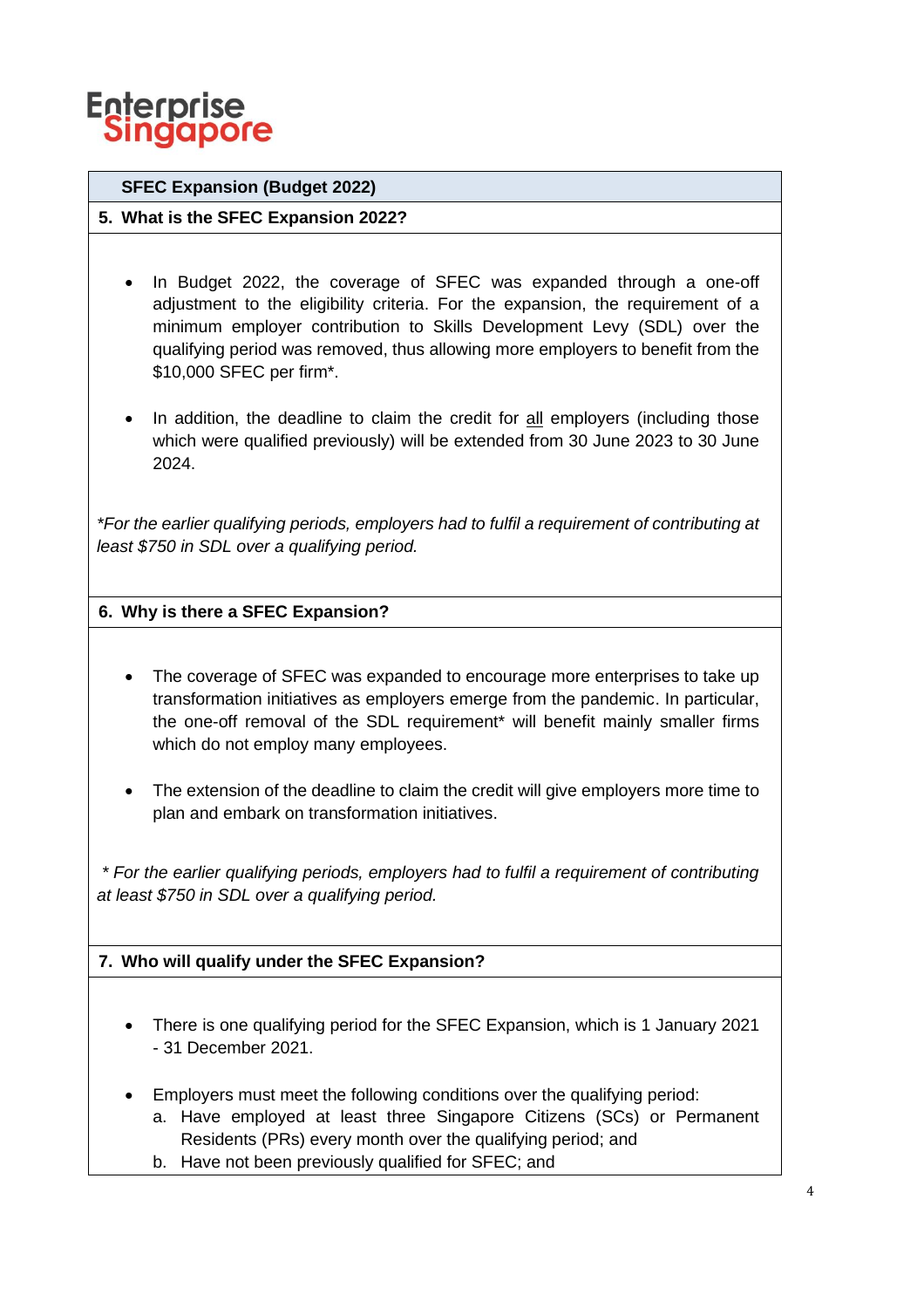

- c. Are not in default of their SDL contributions during the qualifying period and do not have an inactive ACRA status during the qualification process.
- **8. Will employers who have previously qualified for SFEC receive a top-up to their SFEC?**
	- There will not be a top-up for employers that have previously qualified for SFEC.

**9. How will I know if I qualify for the SFEC Expansion?**

- EnterpriseSG will notify all newly eligible employers for SFEC via email sent to their registered CorpPass Administrators in April 2022. Employers who qualified will be able to see the \$10,000 credit, when they log in to the **[Business Grants](https://www.businessgrants.gov.sg/)  [Portal \(BGP\)](https://www.businessgrants.gov.sg/)** and **[SkillsFuture Singapore's SFEC microsite](https://sfec-microsite.enterprisejobskills.gov.sg/home)** in April 2022.
- **10. I have qualified under the SFEC Expansion. When can I start using my SFEC?**
	- Newly qualified employers under the SFEC Expansion may use their SFEC on supportable schemes applied from 1 April 2022 or training courses that commences from 1 April 2022.
	- You may refer to Annex A for the list of supportable programmes. The list of supportable programmes is updated from time to time, to reflect new programmes on board SFEC.
- **11. Why are employers who have defaulted on their SDL payments excluded from benefiting from the SFEC?**
	- SDL is a mandatory contribution by employers, as stipulated in the Skills Development Levy Act (Chapter 306) and it also constitutes the employers' fair share of contribution towards skills development. As such, employers who default on their SDL payments are excluded from SFEC.

**12. Why do employers need to fulfil the 3 Singapore Citizens (SCs) / Permanent Residents (PRs) requirement?**

The requirement to have a minimum of 3 SC/PR employees is to ensure that firms have a minimum scale of operations to benefit meaningfully from transformation and to allow local employees to benefit from the scheme.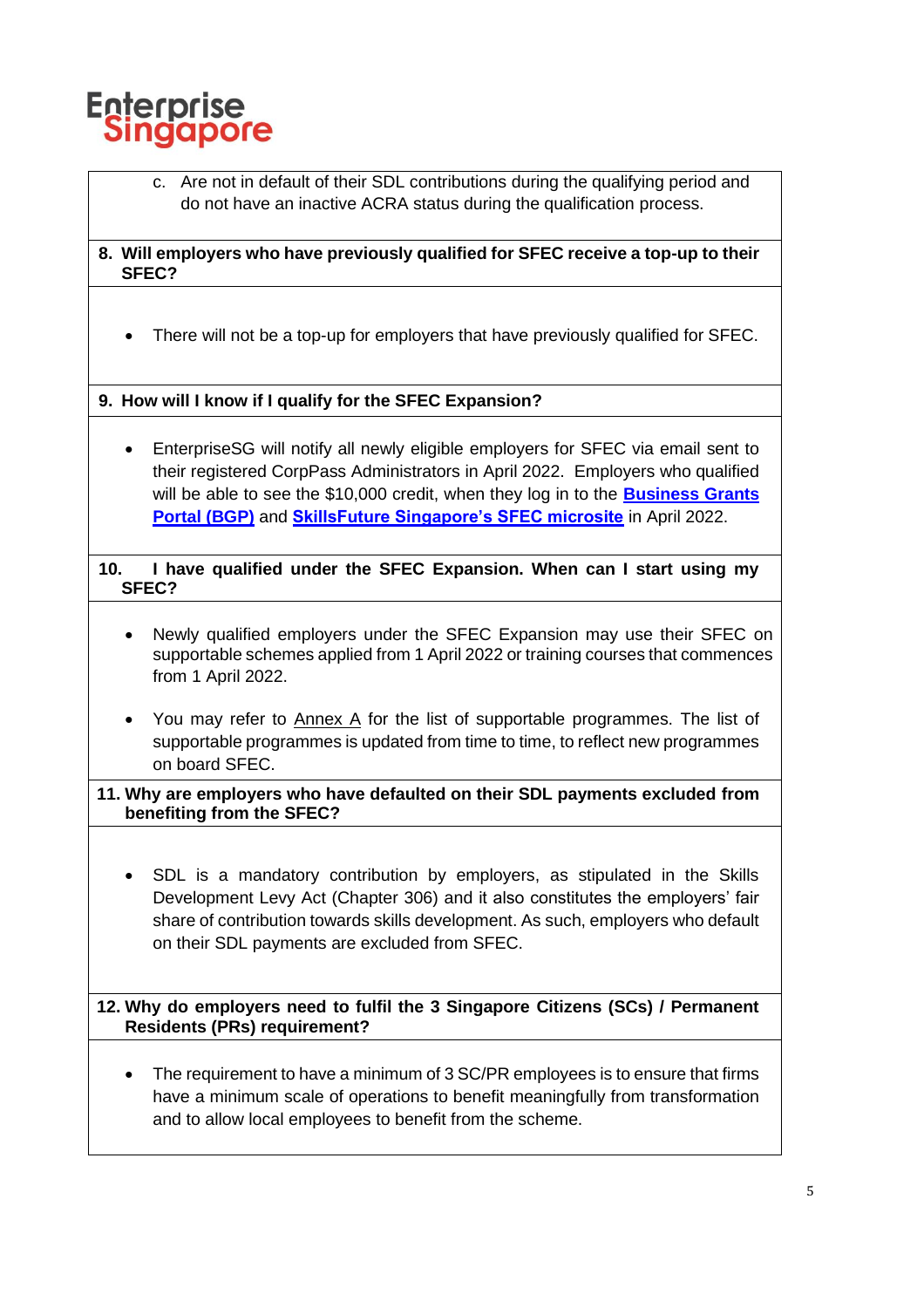

# **SFEC Criteria and Eligibility**

# **13. What are the criteria that employers must meet to be eligible for SFEC?**

The qualifying periods and their respective eligibility criteria are delineated in the table below:

|                                     | <b>Qualifying Periods</b>                                                                                         | <b>Eligibility Criteria</b>                                                                                                                                                                                                                                                                                                                                                                                                                      |
|-------------------------------------|-------------------------------------------------------------------------------------------------------------------|--------------------------------------------------------------------------------------------------------------------------------------------------------------------------------------------------------------------------------------------------------------------------------------------------------------------------------------------------------------------------------------------------------------------------------------------------|
| <b>SFEC</b><br>(Budget<br>2020)     | a. 1 April 2019 - 31 March 2020<br>1 July 2019 - 30 June 2020<br>b.<br>October<br>2019<br>30<br>$\mathbf 1$<br>c. | <b>Employers</b><br>the<br>must<br>meet<br>following conditions over any of<br>the qualifying periods:                                                                                                                                                                                                                                                                                                                                           |
|                                     | September 2020<br>January 2020<br>31<br>d.<br>$\mathbf 1$<br>December 2020                                        | Have contributed at least<br>а.<br>\$750 Skills Development<br>Levy (SDL) over a qualifying<br>period; and<br>Have employed at least<br>b.<br>Singapore Citizens<br>three<br>(SCs)<br>Permanent<br>or<br><b>Residents</b><br>(PRs)<br>every<br>month<br>the<br>over<br>same<br>qualifying period; and<br>c. Have not been qualified at<br>any of the earlier periods.<br>employers have already<br>All<br>been qualified and notified.           |
| <b>SFEC</b><br>Expansion<br>(Budget | $\mathbf{1}$<br>2021<br>31<br>January<br>a.<br>December 2021                                                      | <b>Employers</b><br>the<br>must<br>meet<br>following conditions over the<br>qualifying period:                                                                                                                                                                                                                                                                                                                                                   |
| 2022)                               |                                                                                                                   | a. Have employed at least<br>Singapore<br><b>Citizens</b><br>three<br>(SCs)<br>or<br>Permanent<br>(PRs)<br><b>Residents</b><br>every<br>month over the qualifying<br>period; and<br>Have not been previously<br>b.<br>qualified for SFEC; and<br>Are not in default of their<br>C.<br>SDL contributions during the<br>qualifying period and do not<br>inactive<br><b>ACRA</b><br>have<br>an<br>the<br>during<br>status<br>qualification process. |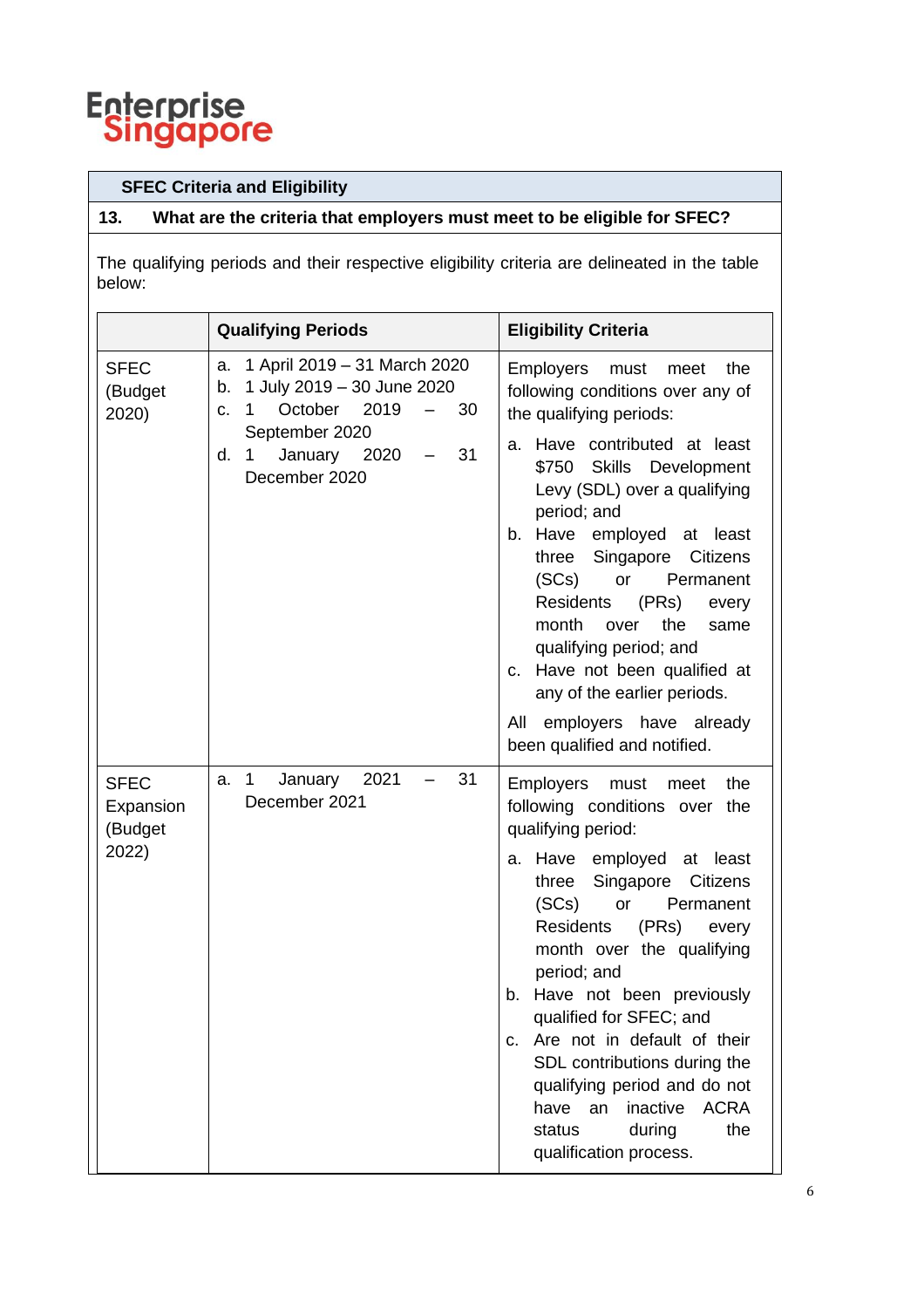

Newly qualified employers will be notified in April 2022.

# **14. Why is there a qualifying period for SFEC?**

• To be eligible for SFEC, employers must have employed at least three Singapore Citizens or Permanent Residents (SC/PR) every month over the qualifying period. This serves as a proxy to demonstrate that entities have had stable operations and consistent employment throughout the qualifying period so as to be able to meaningfully utilise and benefit from SFEC and embark on enterprise and workforce transformation.

**15. Does the Singapore Citizen (SC) / Permanent Resident (PR) employment criterion for SFEC eligibility refer to new or existing employees? Are business owners counted within the SC/PR criterion?**

- All Singaporean or Singapore PR employees drawing a salary and with CPF contribution will be eligible for the SC/PR criteria, business owners included.
- Both new and existing employees can be considered, provided they are Singapore Citizens or PRs under the company's employment, and within the qualifying 12 months period.

# **16. What is the Skills Development Levy (SDL) and what is the purpose?**

- Skills Development Levy (SDL) is a mandatory contribution by employers, as stipulated in the Skills Development Levy Act (Chapter 306). It was introduced on 1 October 1979 to encourage employers to upgrade their employees' skills. SDL collections are channelled into the Skills Development Fund (SDF), which support a wide variety of skills upgrading programmes and activities. The SDL and SDF are administered by SkillsFuture Singapore (SSG).
- All employers are required to pay SDL. The amount of SDL payable is prescribed in section 3 of the SDL Act. With effect from 1 October 2008, every employer is required to contribute 0.25% of the monthly remuneration of every employee on their payroll subject to:
	- A minimum of \$2 (for employees earning \$800 or less a month)
	- A maximum of \$11.25 (for employees earning \$4,500 or more a month)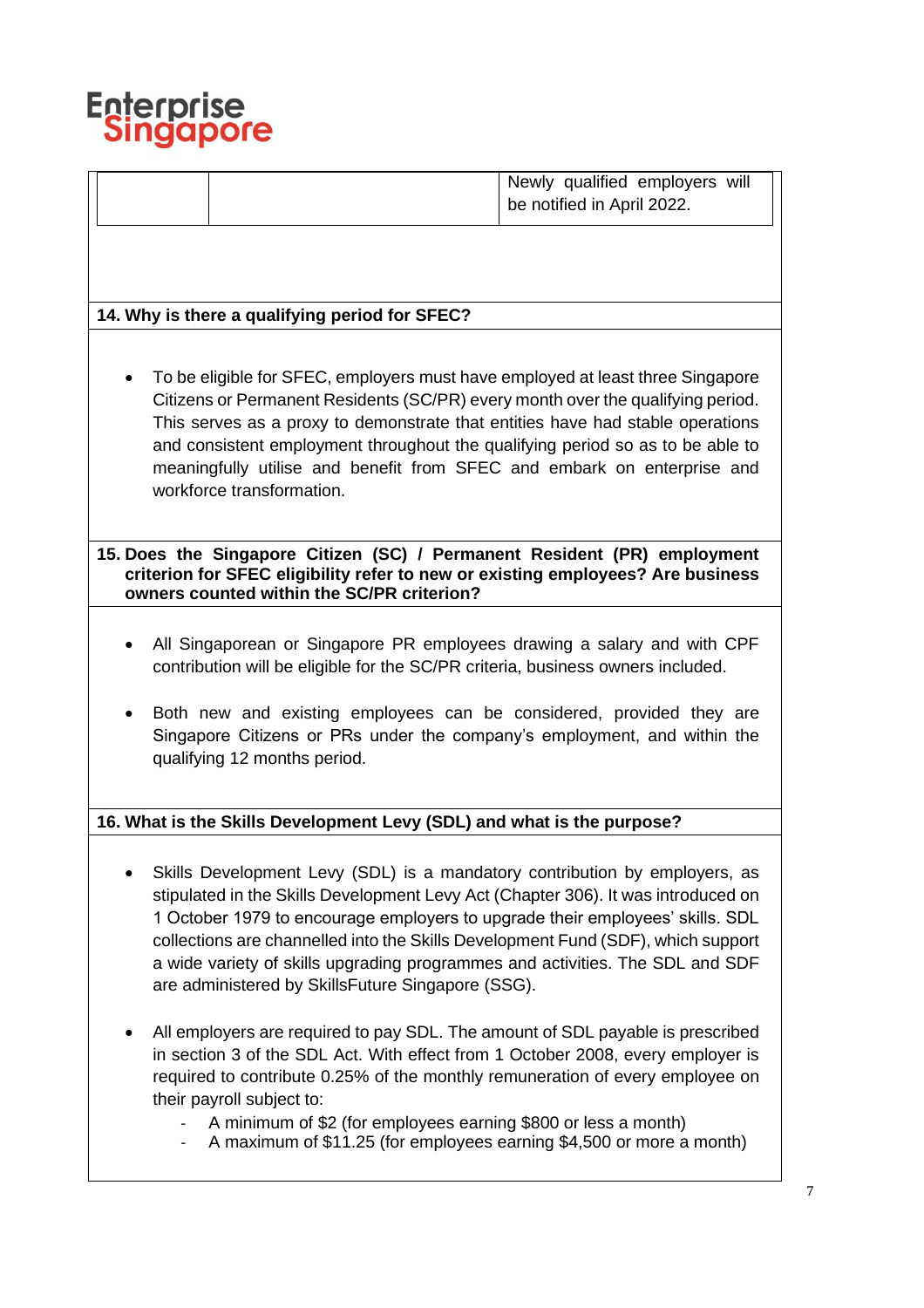

- Regulation 3 of the Skills Development Levy Regulations requires every employer liable to pay SDL for any month to compute and pay the SDL within 14 days after the end of that month.
- For more information on SDL, please visit [SSG's website.](https://sdl.ssg.gov.sg/)
- For further clarifications on the SDL contributions, please contact SSG hotline at 6785 5785.

**17. Are employers required to maintain the employment of a minimum of 3 Singapore Citizens (SCs) or Permanent Residents (PRs) after qualifying for the SFEC?**

• Employers who have qualified for SFEC will be eligible for the SFEC for the duration of the programme. No further checks on eligibility will be conducted subsequently.

**18. How do employers apply for SFEC?**

- There is no need to apply for SFEC. Employers that have fulfilled the eligibility criteria for SFEC will be informed of your eligibility by Enterprise Singapore.
- Your credit will be automatically used on supportable programmes that you have applied for. You may refer to Annex A for the list of supportable programmes.
- Newly qualified employers under the SFEC Expansion<sup>1</sup> may use their SFEC on supportable schemes applied from 1 April 2022 or training courses that commences from 1 April 2022. Employers who were previously qualified<sup>2</sup> can continue to use their SFEC on supportable schemes applied from 1 April 2020 or training courses that commences from 1 April 2020.

*<sup>1</sup>Qualifying period for SFEC Expansion was from 1 January 2021 – 31 December 2021*

*<sup>2</sup>Previous qualifying periods were:* 

- *a. 1 April 2019 – 31 March 2020*
- *b. 1 July 2019 – 30 June 2020*
- *c. 1 October 2019 – 30 September 2020*
- *d. 1 January 2020 – 31 December 2020*

#### **19. How do employers know if they have qualified for SFEC?**

• EnterpriseSG will notify all newly eligible employers for SFEC via email. Employers who qualified would be able to see the \$10,000 credit, when they log in to the **[Business Grants Portal \(BGP\)](https://www.businessgrants.gov.sg/)** and **[SkillsFuture Singapore's SFEC](https://sfec-microsite.enterprisejobskills.gov.sg/home)  [microsite](https://sfec-microsite.enterprisejobskills.gov.sg/home)**.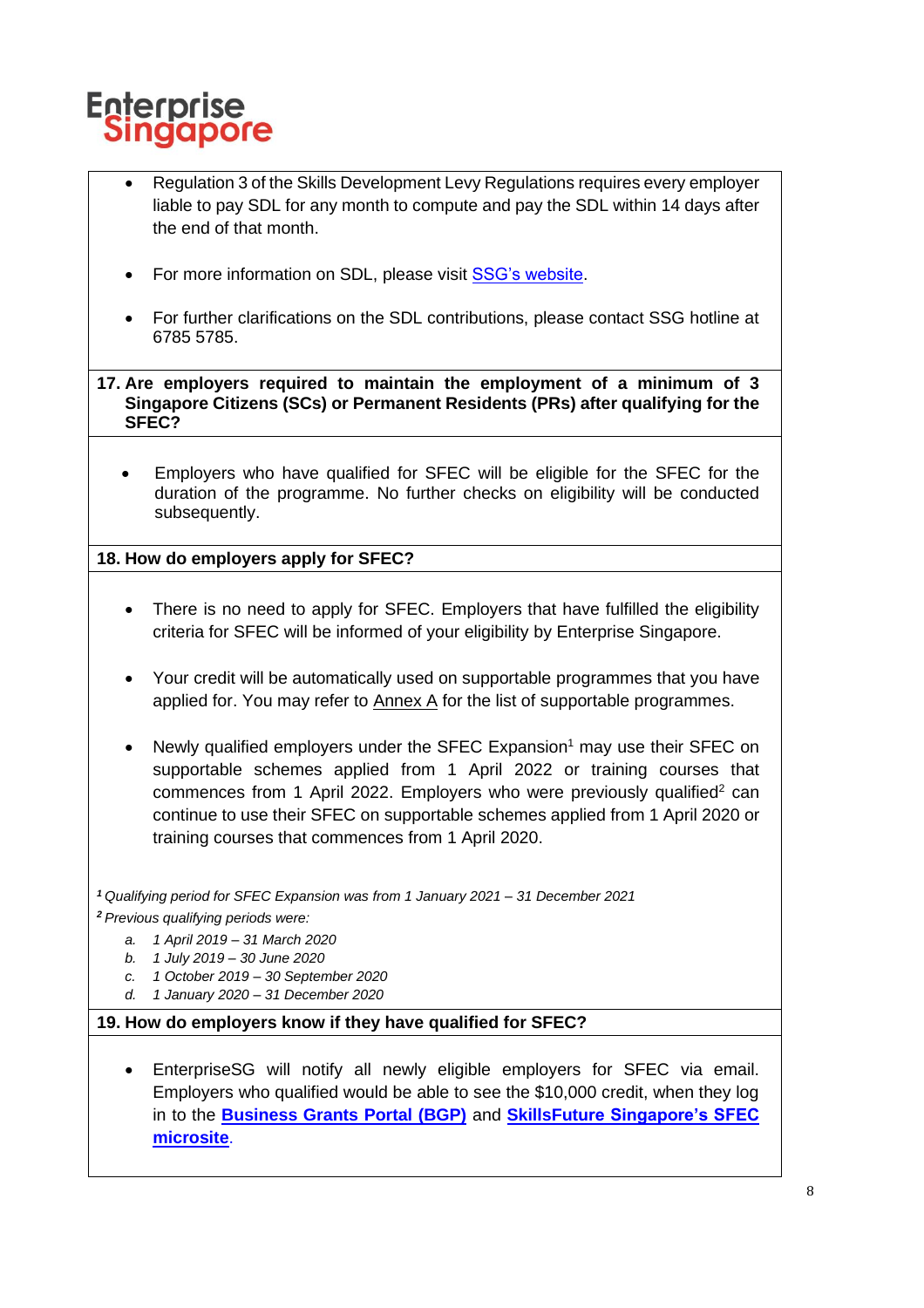

• Alternatively, employers may also click [here](https://go.gov.sg/helloesg) to submit an enquiry should they require clarification on their eligibility.

# **20. Can non-business entities\* qualify for SFEC?**

• While SFEC is open to all employers (including non-business entities) who meet the qualifying criteria, SFEC can only be used on schemes or training courses where the base schemes or training courses are eligible to the entities**.**

*\*Includes charities, Voluntary Welfare Organisations, Institutions of a Public Character, associations, and cooperative societies but excludes government agencies and subsidiaries.*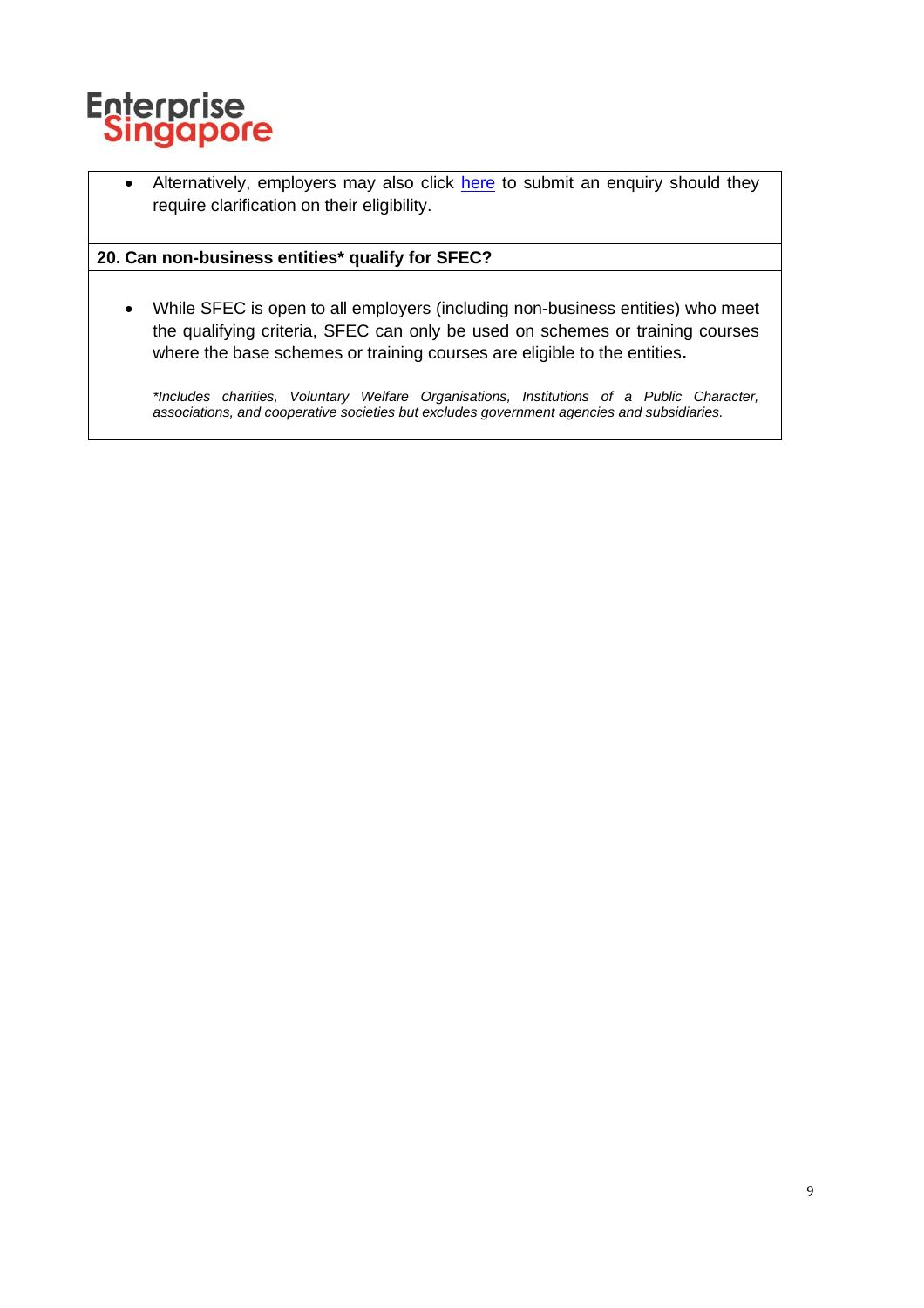# **Enterprise Singapore**

# **Credit Utilisation**

# **21. When do employers need to embark on the supportable programmes in order to utilise SFEC?**

- Newly qualified employers under the SFEC Expansion<sup>1</sup> may use their SFEC on supportable schemes applied from 1 April 2022 or training courses that commences from 1 April 2022.
- Employers who were previously qualified<sup>2</sup> can continue to use their SFEC on supportable schemes applied from 1 April 2020 or training courses that commences from 1 April 2020. You may refer to Annex A for the list of supportable programmes.
- The list of supportable programmes is updated from time to time, to reflect new programmes on board SFEC. For programmes that are newly supported under SFEC, employers would be able to utilise the Credit based on the programmes' start date (refer to Annex A of FAQs).

*<sup>1</sup>Qualifying period for SFEC Expansion was from 1 January 2021 – 31 December 2021*

*<sup>2</sup>Previous qualifying periods were:* 

- *a. 1 April 2019 – 31 March 2020*
- *b. 1 July 2019 – 30 June 2020*
- *c. 1 October 2019 – 30 September 2020*
- *d. 1 January 2020 – 31 December 2020*
- **22. Can employers use the SFEC for programmes other than those listed in the website?**
	- SFEC can only be used on schemes or training courses within the supportable list on [Enterprise Singapore's website,](https://www.enterprisesg.gov.sg/financial-assistance/grants/for-local-companies/skillsfuture-enterprise-credit) and the [SkillsFuture Singapore's SFEC](https://sfec-microsite.enterprisejobskills.gov.sg/SFEC)  [microsite.](https://sfec-microsite.enterprisejobskills.gov.sg/SFEC)
	- Employers can also access the updated list of approved training courses on [SkillsFuture Singapore's SFEC microsite.](https://sfec-microsite.enterprisejobskills.gov.sg/courses) Please check to verify that the course is eligible for SFEC before enrolling your employee in the course.

# **23. Can SFEC be used to support training for both locals and foreigners?**

• SFEC supports employers' investment in their workforce. Thus, employers could decide whether to use SFEC to support the training of their local and/or foreign employees.

*Note: Training support for foreigners is dependent on the eligibility criteria of the respective SFECsupportable programmes.*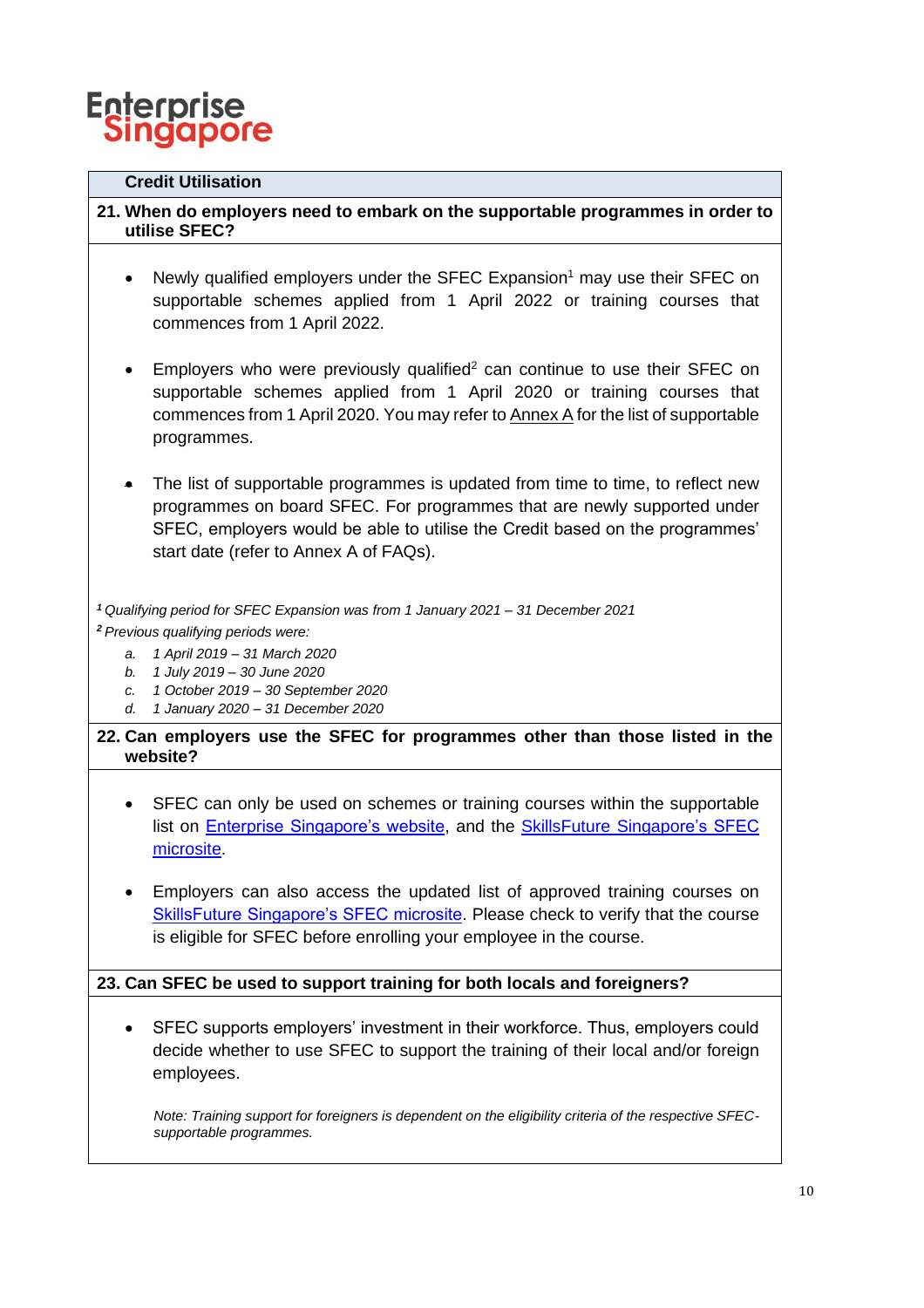

**24. How can eligible employers who would like to utilise the SFEC, find out which type of SFEC-supportable programme is suitable for them?** 

- Employers may refer to the respective programme details listed on the respective agencies' website and contact them for further assistance.
- Alternatively, employers who want to find out more on the SFEC-supportable programmes that are suitable for their business needs may wish to explore their profile on the [GoBusiness e-advisor](https://gaeadviser.gobusiness.gov.sg/) or make an appointment with a Business [Advisor](https://partnersengage.enterprisesg.gov.sg/book-appointment) from the SME Centres. For more information on SME Centres, employers may refer to **Enterprise Singapore's website.**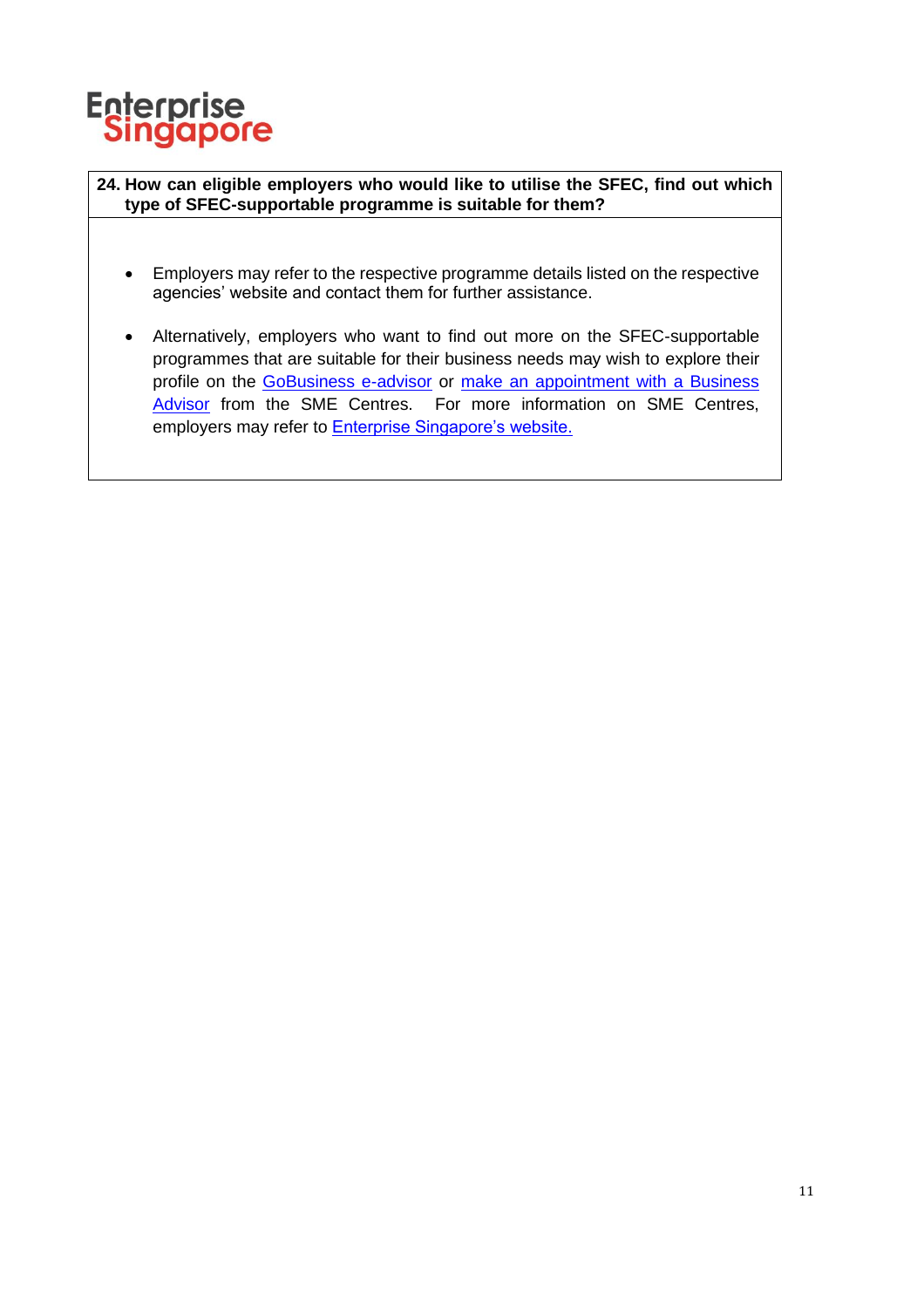

# **Submission of Claims for SFEC Supportable Programmes**

### **25. How should employers make a claim for SFEC?**

- Employers are required to submit the final claims to the respective agencies for the supportable programmes that they have successfully applied for or training courses that they have completed **by 30 June 2024**. Employers may follow the claim processes and requirements indicated by the respective agencies for the supportable programmes.
- For SFEC-eligible courses, employers may be required to submit the SFEC claims on the [SkillsFuture Singapore's](https://sfec-microsite.enterprisejobskills.gov.sg/home) SFEC microsite. For further instructions on the submission of SFEC claims, please refer to [user guide](https://sfec-microsite.enterprisejobskills.gov.sg/sfec-user-claim-guide) published on the [SkillsFuture Singapore's SFEC microsite.](https://sfec-microsite.enterprisejobskills.gov.sg/home/)
- Upon approval of the claims for these supportable programmes, the corresponding credit will be calculated and be disbursed via employers' GIRO account registered with IRAS, or PayNow Corporate on a quarterly basis.

# **26. When will employers need to submit SFEC claims for SFEC-eligible courses?**

- Employers who have sent **foreign employees** (excluding foreign employees who hold Long Term Visit Pass+ (LTVP+)) for courses will have to submit the SFEC claims after course completion via the [SkillsFuture Singapore's SFEC microsite.](https://sfec-microsite.enterprisejobskills.gov.sg/home)
- Employers who have sent **Singaporean/Permanent Resident employees** (including foreign employees who are LTVP+) for courses will have to check with the training providers if there is a need to submit the SFEC claims after course completion via the SkillsFuture Singapore's [SFEC microsite.](https://sfec-microsite.enterprisejobskills.gov.sg/home)
- For further instructions on the SFEC claims process, please refer to [user guide](https://sfec-microsite.enterprisejobskills.gov.sg/sfec-user-claim-guide) published on the [SkillsFuture Singapore's SFEC microsite.](https://sfec-microsite.enterprisejobskills.gov.sg/home)

#### **Disbursement of SFEC**

# **27. When can employers receive the SFEC disbursement?**

- The SFEC will be disbursed directly to eligible employers on a quarterly basis. Employers will receive an email notification to CorpPass Administrators upon successful disbursement of the credit.
- For enquiries related to SFEC disbursement, please contact Enterprise Singapore at 6898 1800 or click [here](go.gov.sg/askenterprisesg) to submit an enquiry.

#### **28. How will employers receive the SFEC disbursement?**

• Credit disbursement will be made to the employers' GIRO account registered with IRAS, or PayNow which the employers have signed up linking their UEN (without suffix) to their bank account.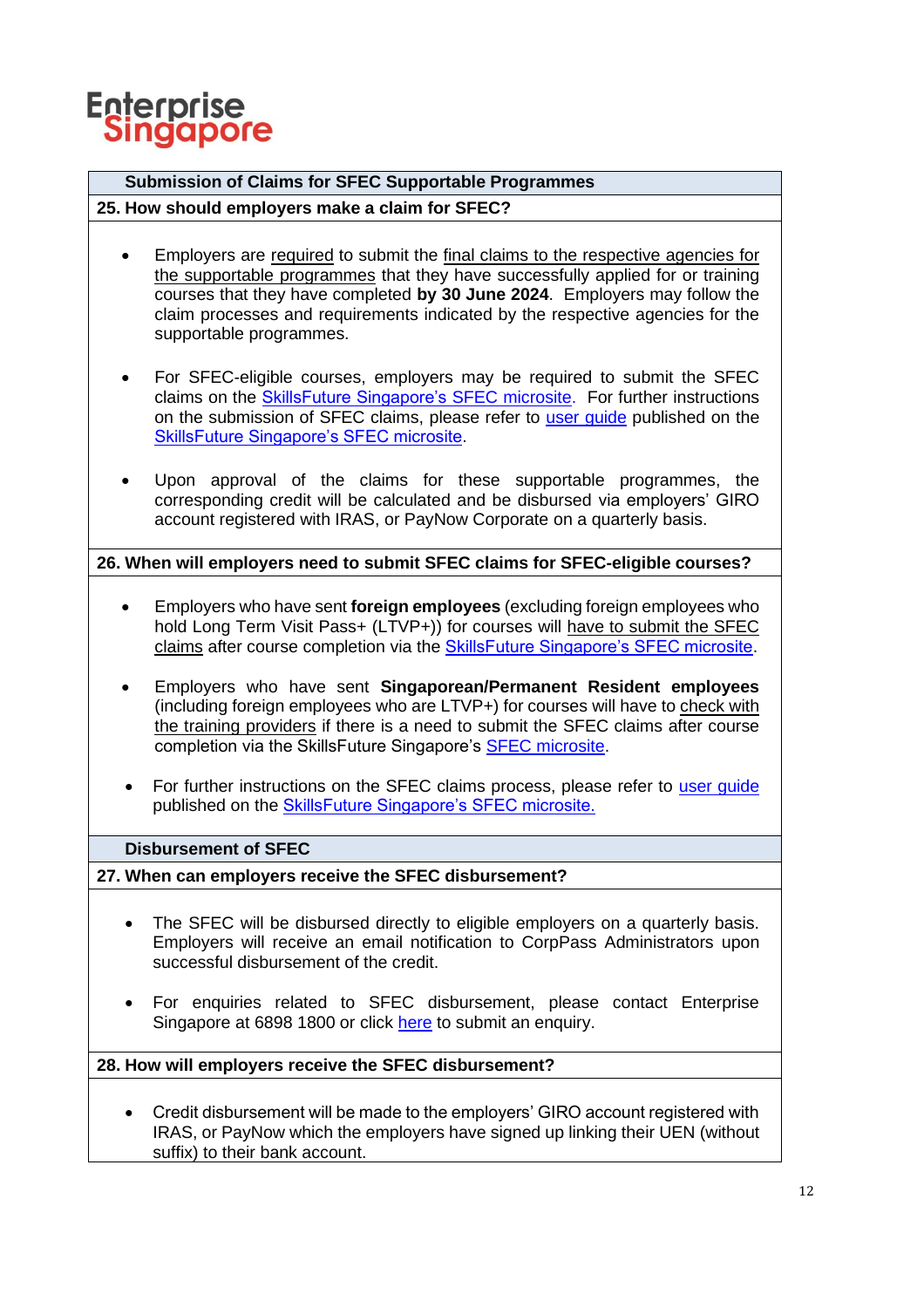

- Company status must be **'LIVE'** to receive the credit disbursement.
- To register for a **GIRO account** with IRAS, employers have to complete the application form via the QR code or link found below.

| <b>For GIRO account</b> |                                                                                                                                                                                                                                       |  |  |
|-------------------------|---------------------------------------------------------------------------------------------------------------------------------------------------------------------------------------------------------------------------------------|--|--|
| <b>GIRO Form</b>        | Print and send back the completed GIRO application form to IRAS to<br>sign up for Corporate GIRO.<br>Visit www.iras.gov.sg > Quick Links > Payment > Corporate Income<br>Tax or scan the QR code to obtain the GIRO application form. |  |  |

• To sign up for **PayNow Corporate**, employers are advised to contact their banks for more information.

| <b>For PayNow Corporate</b> |                                                                                             |  |  |
|-----------------------------|---------------------------------------------------------------------------------------------|--|--|
| <b>PayNow</b><br>Corporate  |                                                                                             |  |  |
|                             | Visit www.abs.org.sg/PayNow or scan the QR code to find out more<br>about PayNow Corporate. |  |  |

# **29. How do employers change their GIRO/PayNow account details?**

- For GIRO, employers may complete the form (refer to s/n 27) and return the completed form to IRAS at 55 Newton Road, Revenue House, Singapore 307987.
- For PayNow, requests for changes should be made via their respective banks.

# **30. How do employers check the details of their SFEC disbursement?**

- If employers have applied for programmes under Enterprise Transformation (e.g. EDG, MRA, PSG etc), they may log into [Business Grants Portal \(BGP\)](https://www.businessgrants.gov.sg/) to obtain the details.
- If employers have applied for programmes under Workforce Transformation (e.g. SSG training courses), they may log into **SkillsFuture Singapore's SFEC microsite** to obtain the details.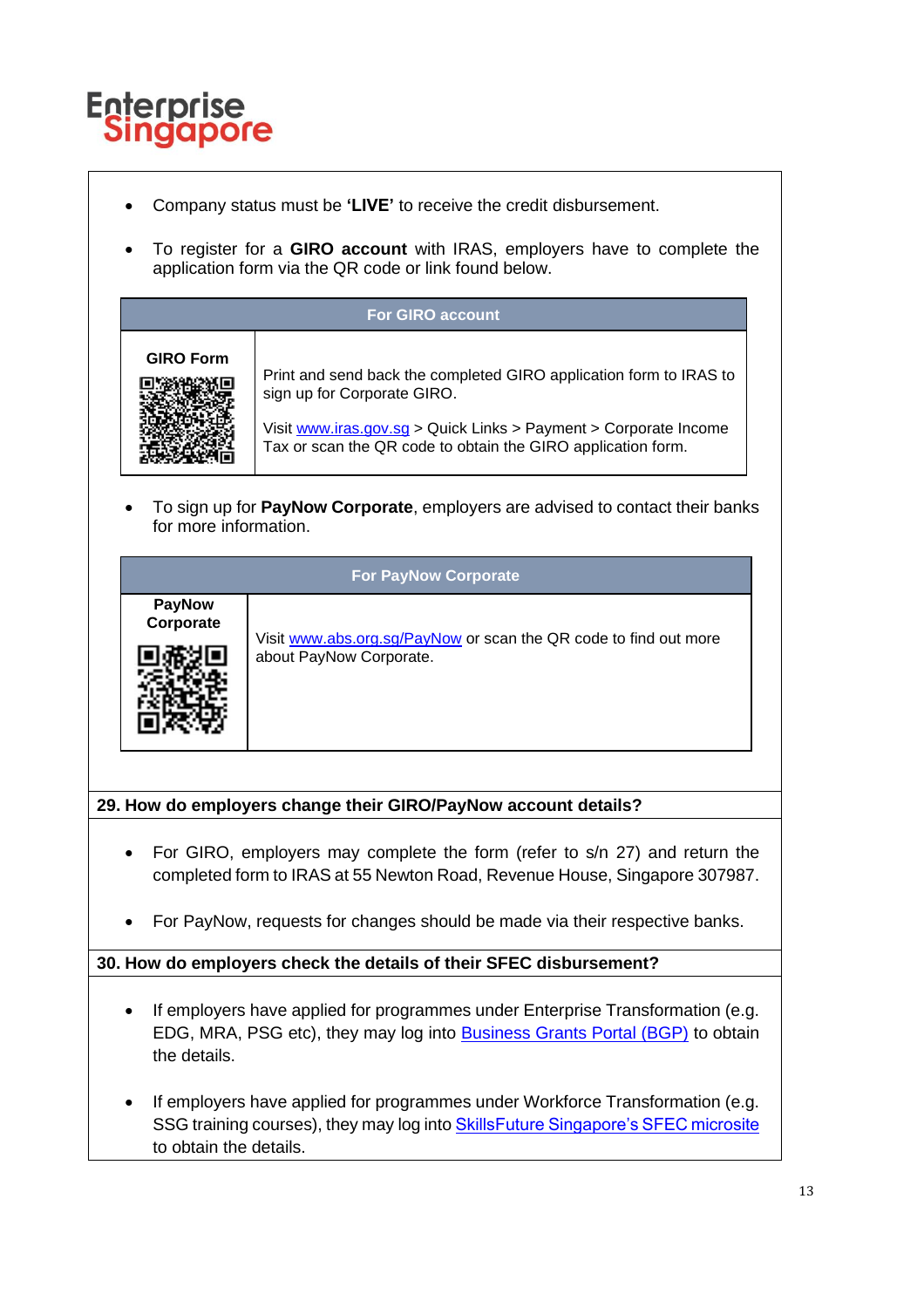

- Employers may also scan the QR codes (2) and (3) on Annex A to access these portals.
- For further enquiries on the SFEC utilisation or credit balance, please contact Enterprise Singapore at 6898 1800 or click [here](go.gov.sg/askenterprisesg) to submit an enquiry.

# **31. How is the SFEC disbursement amount computed?**

- The SFEC disbursement amount computation is based on the out of pocket amount incurred by the employer on **supportable qualifying costs** when undertaking SFEC supportable programmes. The computation for the out of pocket amount would be: [Supportable qualifying costs – grant amount].
- Employers are advised to refer to their original base grant/ letter of offer (LOF) to confirm on the supportable qualifying costs and the grant amount for their original project.

**32. Employers have applied for a programme under Enterprise Transformation where 90% of their out-of-pocket expense is more than the cap of \$7,000. How will SFEC be computed?**

• Due to the cap on SFEC utilisation under Enterprise Transformation programmes, employers will only be able to claim up to \$7,000 credit. This is illustrated in an example below:

| <b>Qualified project costs</b> | \$100,000        |
|--------------------------------|------------------|
| <b>Grant amount</b>            | \$80,000         |
| Out-of-pocket expense          | \$20,000         |
| <b>SFEC amount</b>             | \$18,000 \$7,000 |

#### **SFEC balance**

| <b>Initial credits</b>           | \$10,000 |
|----------------------------------|----------|
| <b>Remaining credits</b>         | \$3,000  |
| Remaining credits for Enterprise | \$0      |
| <b>Transformation programmes</b> |          |
| Remaining credits for Workforce  | \$3,000  |
| Transformation programmes        |          |

**33. Employers have received the SFEC disbursement for their SSG training courses supported under SFEC. How do employers view the breakdown for the courses attended?**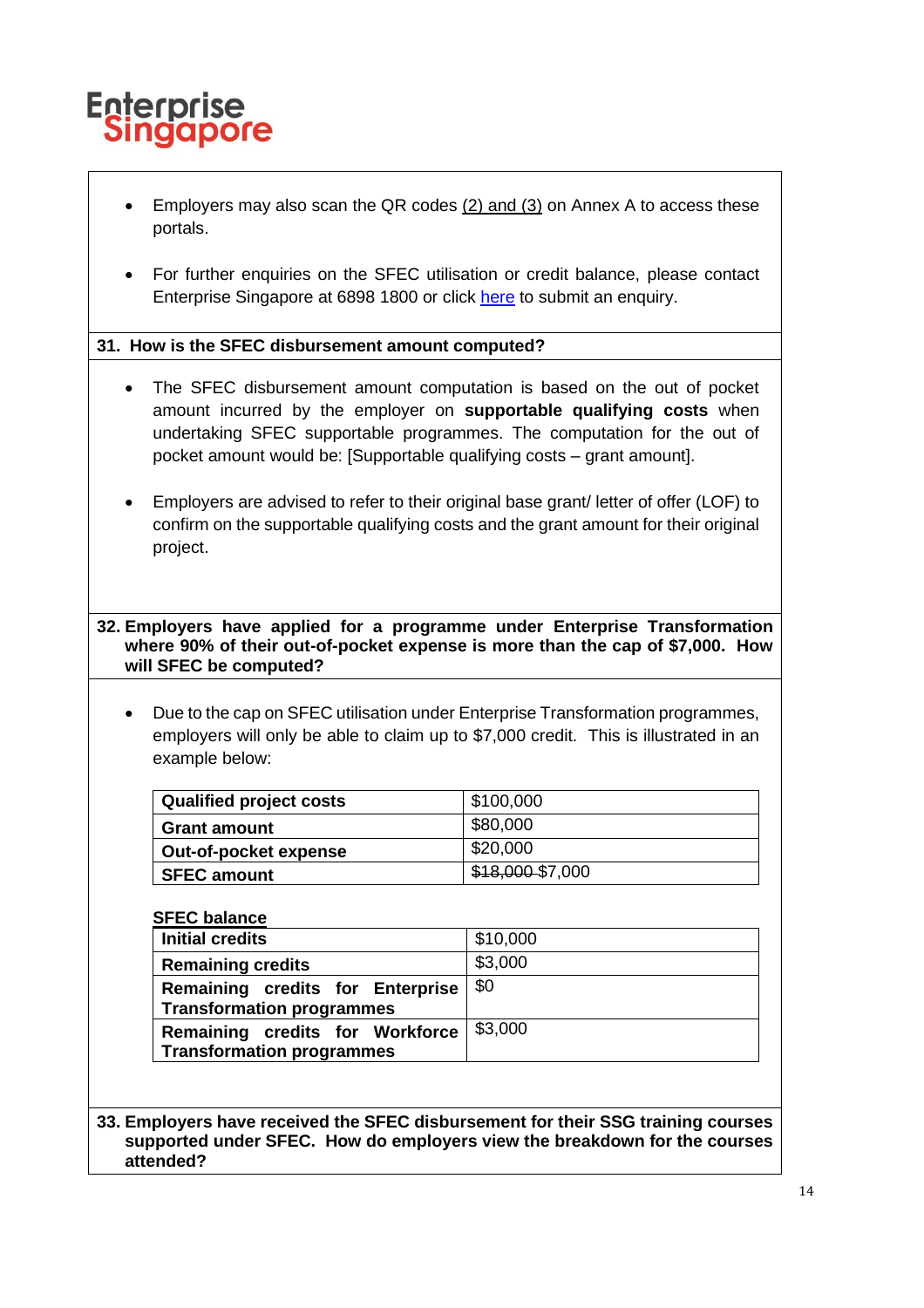# **Enterprise Singapore**

- To view the breakdown of the SFEC disbursements for training claims, please log in to the [SkillsFuture SFEC microsite.](https://sfec-microsite.enterprisejobskills.gov.sg/home)At the main page, select "SFEC Training claims" at the top of the page, and click on "Training Claim Details" tab.
- Employers may expand the selection to view the claim amount and the trainees claimed for.
- For a more detailed navigational assistance, employers may refer to the [user](https://sfec-microsite.enterprisejobskills.gov.sg/sfec-user-claim-guide) [guide](https://sfec-microsite.enterprisejobskills.gov.sg/sfec-user-claim-guide) found within the SSG SFEC microsite.
- **34. Employers have received the SFEC disbursement in their account, which did not tally with the sum total of 'pending disbursement' status in the system. Why is this so?** 
	- Please allow up to a week for the system to update the status of the SFEC lines. Lines that are disbursed will be reflected as "credited", with the corresponding date and amount. This should be reflected as an inward credit to employers' bank account from IRAS, with either the prefix "SFEC" (PayNow), or "SkillsFuture Enterprise Credit" (GIRO).
	- Please note that disbursements of SFEC occur in tranches and employers may not receive the full amount of approved claim lines in a single tranche.

# **35. How do employers update the email address for the SFEC disbursement notification?**

- The SFEC disbursement notification is, by default, sent to the registered CorpPass Administrator of the entity.
- To amend the distribution list, please click [here.](https://go.gov.sg/sfecnotifications)

# **36. Will the unused Credit be reimbursed to the employers upon expiry of the scheme?**

Upon expiry of the scheme, the unused Credit will be forfeited.

# **37. Who should employers contact for more information on SFEC?**

• Please contact Enterprise Singapore at 6898 1800 or click [here](go.gov.sg/askenterprisesg) should you have questions on SFEC and on your eligibility.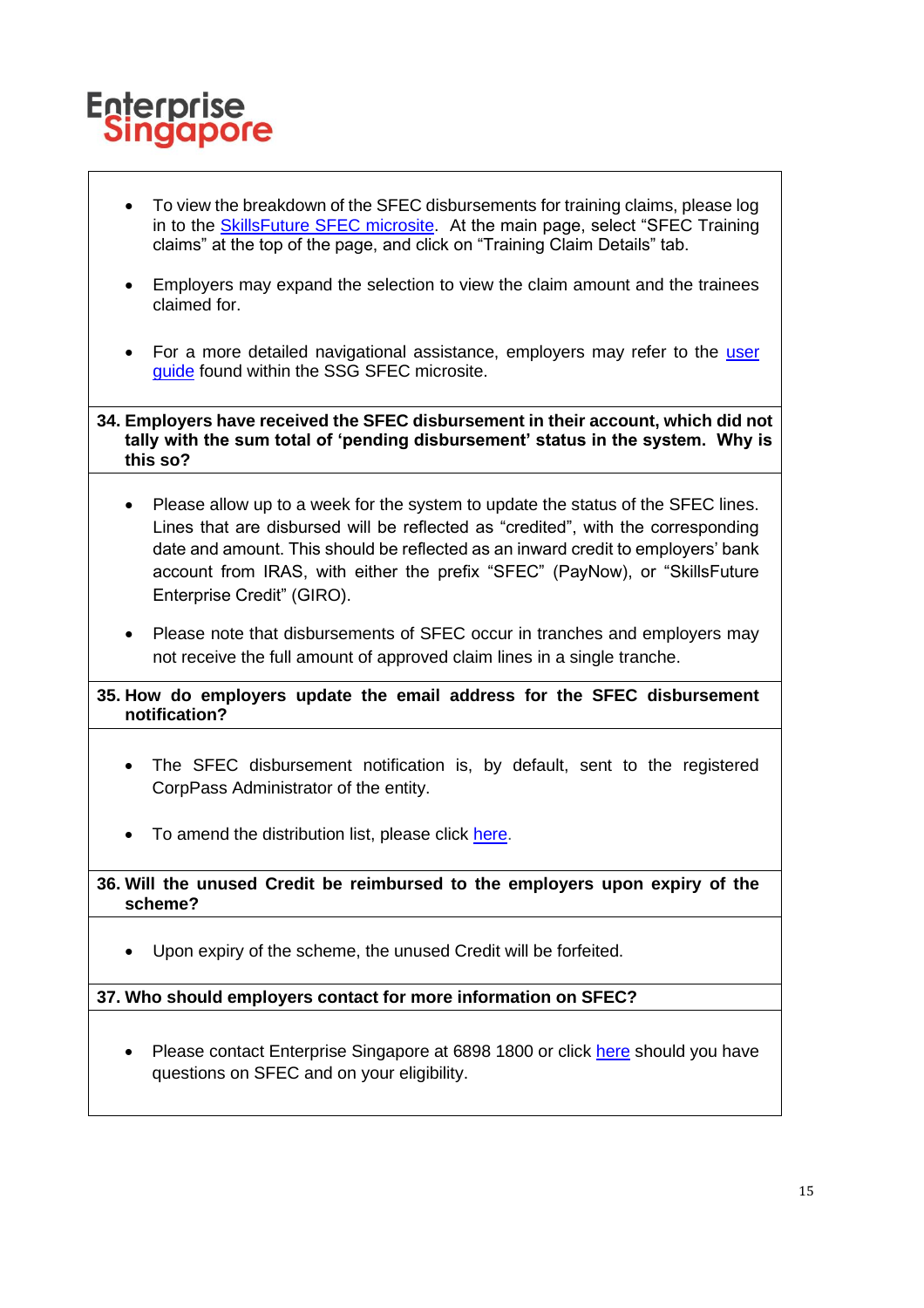

# **Updated as at February 2022**

# **Annex A**

# List of SFEC Supportable Programmes (as at February 2022)

The supportable programmes will be updated from time to time.

| - 1 - - 2 - <del>- - - - - - -</del><br><b>Programmes</b>                                         | <b>Start Date</b> | <b>Agency</b>                                                                               |
|---------------------------------------------------------------------------------------------------|-------------------|---------------------------------------------------------------------------------------------|
| <b>Enterprise Transformation Programmes</b>                                                       |                   |                                                                                             |
| 1. Enterprise Development Grant                                                                   | 1 April 2020      | <b>Enterprise Singapore</b>                                                                 |
| (EDG)                                                                                             |                   |                                                                                             |
| 2. Market Readiness Assistance                                                                    | 1 April 2020      |                                                                                             |
| (MRA)                                                                                             |                   |                                                                                             |
| 3. Enterprise Leadership for                                                                      | 1 September 2020  |                                                                                             |
| <b>Transformation Programme (ELT)</b>                                                             |                   |                                                                                             |
| 4. Productivity Solutions Grant                                                                   | 1 April 2020      | <b>Enterprise Singapore</b>                                                                 |
| (PSG)                                                                                             | 1 April 2020      | Singapore Tourism Board                                                                     |
|                                                                                                   | 1 April 2020      | <b>National Environment Agency</b>                                                          |
|                                                                                                   | 30 April 2020     | <b>Building and Construction</b><br>Authority                                               |
|                                                                                                   | 1 June 2020       | Infocomm Media Development<br>Authority [For applications between<br>1/6/2020 to 25/2/2021] |
|                                                                                                   | 26 October 2020   | Monetary Authority of Singapore                                                             |
|                                                                                                   | 18 November 2020  | <b>National Parks Board</b><br>[For applications between 18/11/2020 to<br>15/2/2021]        |
|                                                                                                   | 30 April 2021     | Singapore Food Agency                                                                       |
|                                                                                                   | 16 October 2021   | <b>Early Childhood Development</b><br>Agency                                                |
| 5. Business Improvement Fund (BIF)                                                                | 1 April 2020      | Singapore Tourism Board                                                                     |
| 6. Aviation Development Fund (ADF)                                                                | 1 April 2020      | Civil Aviation Authority of<br>Singapore                                                    |
| <b>Workforce Transformation Programmes</b>                                                        |                   |                                                                                             |
| 1. Skills Framework-aligned<br>courses (in support of the Industry<br><b>Transformation Maps)</b> | 1 April 2020      | <b>SkillsFuture Singapore</b>                                                               |
| 2. Career Conversion Programmes*                                                                  | 1 April 2020      | <b>Workforce Singapore</b>                                                                  |
| (course fee expenses only)                                                                        |                   |                                                                                             |
| *Note: Comprises of the Professional                                                              |                   |                                                                                             |
| Conversion Programmes (PCP) and                                                                   |                   |                                                                                             |
| Rank and File (RnF) Programmes                                                                    |                   |                                                                                             |
| 3. Support for Job Redesign under<br><b>Productivity Solutions Grant (PSG-</b><br>JR)             |                   |                                                                                             |